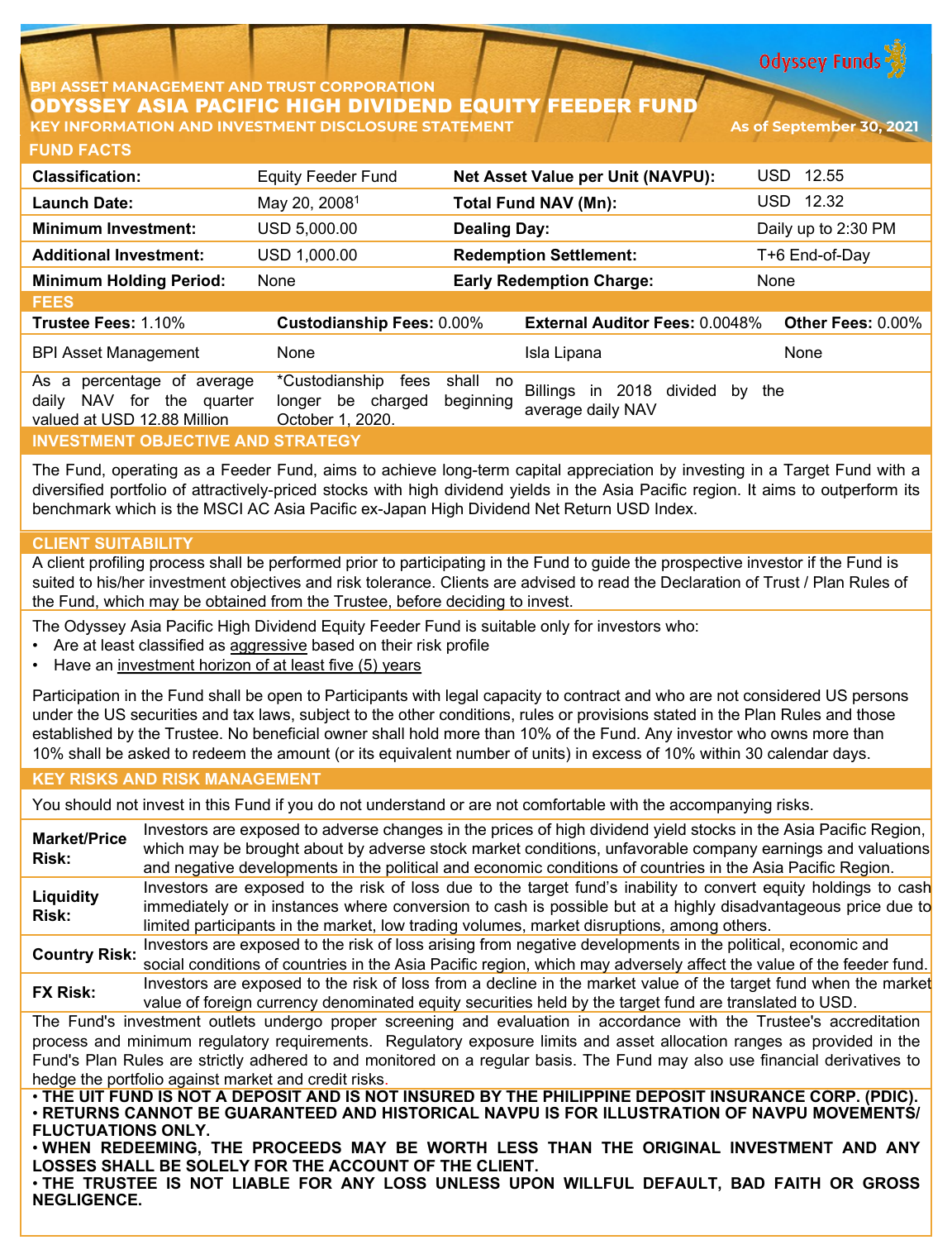## **FUND PERFORMANCE AND STATISTICS AS OF SEPTEMBER 30, 2021**

(Purely for reference purposes and is not a guarantee of future results)



| *MSCI AC Asia Pacific ex-Japan High Dividend Net Return USD Index |            |         |         |          |       |       |  |
|-------------------------------------------------------------------|------------|---------|---------|----------|-------|-------|--|
| <b>CUMULATIVE PERFORMANCE (%) 2</b>                               |            |         |         |          |       |       |  |
|                                                                   | 1 mo       | 3 mos   | 6 mos   | 1YR      | 3YRS  | S.I   |  |
| Fund                                                              | $-3.91$    | -4.71   | $-1.03$ | 23.77    | 10.96 | 25.50 |  |
| <b>Benchmark</b>                                                  | $-3.15$    | $-4.58$ | $-3.29$ | 21.88    | 36.00 | 94.18 |  |
| <b>ANNUALIZED PERFORMANCE (%) 2</b>                               |            |         |         |          |       |       |  |
|                                                                   | 1YR        | 2YRS    | 3YRS    | 4YRS     | 5YRS  | S.I   |  |
| Fund                                                              | 23.77      | 7.11    | 3.53    | 3.33     | 4.30  | 1.71  |  |
| <b>Benchmark</b>                                                  | 21.88      | 17.66   | 10.79   | 8.51     | 10.84 | 5.09  |  |
| <b>CALENDAR YEAR PERFORMANCE (%) 2</b>                            |            |         |         |          |       |       |  |
|                                                                   | <b>YTD</b> | 2020    | 2019    | 2018     | 2017  | 2016  |  |
| Fund                                                              | 5.29       | 2.05    | 11.24   | $-9.01$  | 20.33 | 3.45  |  |
| <b>Benchmark</b>                                                  | 4.28       | 19.55   | 20.14   | $-14.23$ | 37.63 | 6.18  |  |

|                                                     | 1YR   | 2YRS  | 3YRS  | 4YRS        | 5YRS                     | S.I     | compensates the                                  |
|-----------------------------------------------------|-------|-------|-------|-------------|--------------------------|---------|--------------------------------------------------|
| Fund                                                | 23.77 | 7.11  | 3.53  | 3.33        | 4.30                     | 1.71    | The higher the nu                                |
| <b>Benchmark</b>                                    | 21.88 | 17.66 | 10.79 | 8.51        | 10.84                    | 5.09    | <sup>5</sup> Measures rewa<br>relative to the be |
| <b>CALENDAR YEAR PERFORMANCE (%) 2</b>              |       |       |       |             |                          |         | the higher the rev                               |
|                                                     | YTD   | 2020  | 2019  | 2018        | 2017                     | 2016    | *Declaration of                                  |
| Fund                                                | 5.29  | 2.05  | 11.24 | $-9.01$     | 20.33                    | 3.45    | through your brar                                |
| <b>Benchmark</b>                                    | 4.28  | 19.55 | 20.14 | -14.23      | 37.63                    | 6.18    |                                                  |
| <b>PORTFOLIO COMPOSITION</b>                        |       |       |       |             |                          |         | <b>TOP TEN HOLD</b>                              |
| % of Fund<br><b>Allocation</b>                      |       |       |       | <b>Name</b> |                          |         |                                                  |
| <b>Target Fund</b>                                  |       |       |       |             |                          | 98.92   |                                                  |
| Cash                                                |       |       |       |             |                          | 1.25    | Taiwan Semicondu<br>Ltd.                         |
| Time deposits and money market                      |       |       |       |             |                          |         |                                                  |
| Other receivables - net of liabilities              |       |       |       |             |                          | $-0.17$ | Samsung Electronio                               |
| % of Target Fund<br><b>Top Five Sector Holdings</b> |       |       |       |             | <b>DBS Group Holding</b> |         |                                                  |
| Financials                                          |       |       |       |             |                          | 30.8    | Infosys Limited                                  |
| Information Technology                              |       |       |       |             |                          | 26.7    | Inner Mongolia Yili                              |
| <b>Consumer Discretionary</b>                       |       |       |       |             |                          | 8.7     | Ltd.                                             |

| <b>NAVPU</b> over the past 12 months |       |
|--------------------------------------|-------|
| Highest                              | 13.50 |
| Lowest                               | 10.13 |
| <b>STATISTICS</b>                    |       |
| Portfolio Beta                       | 0.84  |
| Volatility, Past 1 Year (%) 3        | 15.14 |
| Sharpe Ratio <sup>4</sup>            | 1.57  |
| Information Ratio <sup>5</sup>       | 0.30  |
|                                      |       |

<sup>1</sup>The fund was originally launched as Odyssey Asia Pacific High Dividend Equity Fund. It was converted into a feeder fund last October 1, 2020.

2Returns are net of fees.

3Measures the degree to which the Fund fluctuates vis-à-vis its average return over a period of time.

4Used to characterize how well the return of a Fund e investor for the level of risk taken. umber, the better.

rd-to-risk efficiency of the portfolio enchmark. The higher the number, ward per unit of risk.

Trust is available upon request nch of account.

## **INGS**

| <b>Name</b>                                       | % of Target<br><b>Fund</b> |
|---------------------------------------------------|----------------------------|
| Taiwan Semiconductor Manufacturing Co.,<br>Ltd.   | 9.3                        |
| Samsung Electronics Co., Ltd.                     | 8.1                        |
| DBS Group Holdings Ltd                            | 3.0                        |
| Infosys Limited                                   | 3.0                        |
| Inner Mongolia Yili Industrial Group Co.,<br>Ltd. | 2.4                        |
| China Construction Bank Corporation               | 2.2                        |
| United Overseas Bank Ltd. (Singapore)             | 2.2                        |
| China Resources Land Limited                      | 2.2                        |
| Haier Smart Home Co., Ltd.                        | 2.1                        |
| PT Telkom Indonesia (Persero) Tbk                 | 2.0                        |
|                                                   |                            |

# **RELATED PARTY TRANSACTIONS\***

The Fund has no transactions and outstanding investments with entities related to BPI Asset Management and Trust Corporation (BPI AMTC).

\* Related party in accordance with BPI AMTC's internal policy.

Communication Services 7.2 Consumer Staples 6.0 **Top Five Country Weightings % of Target Fund** China 24.0 Taiwan 17.1 Australia 16.9 Korea 11.4 Hong Kong **1988** Services and the services of the series of the series of the series of the series of the series of the series of the series of the series of the series of the series of the series of the series of the seri

For more information, you may contact us at (632) 8580-**AMTC** (2682),

email us at bpi\_asset\_management@bpi.com.ph or visit our website, www.bpiassetmanagement.com.